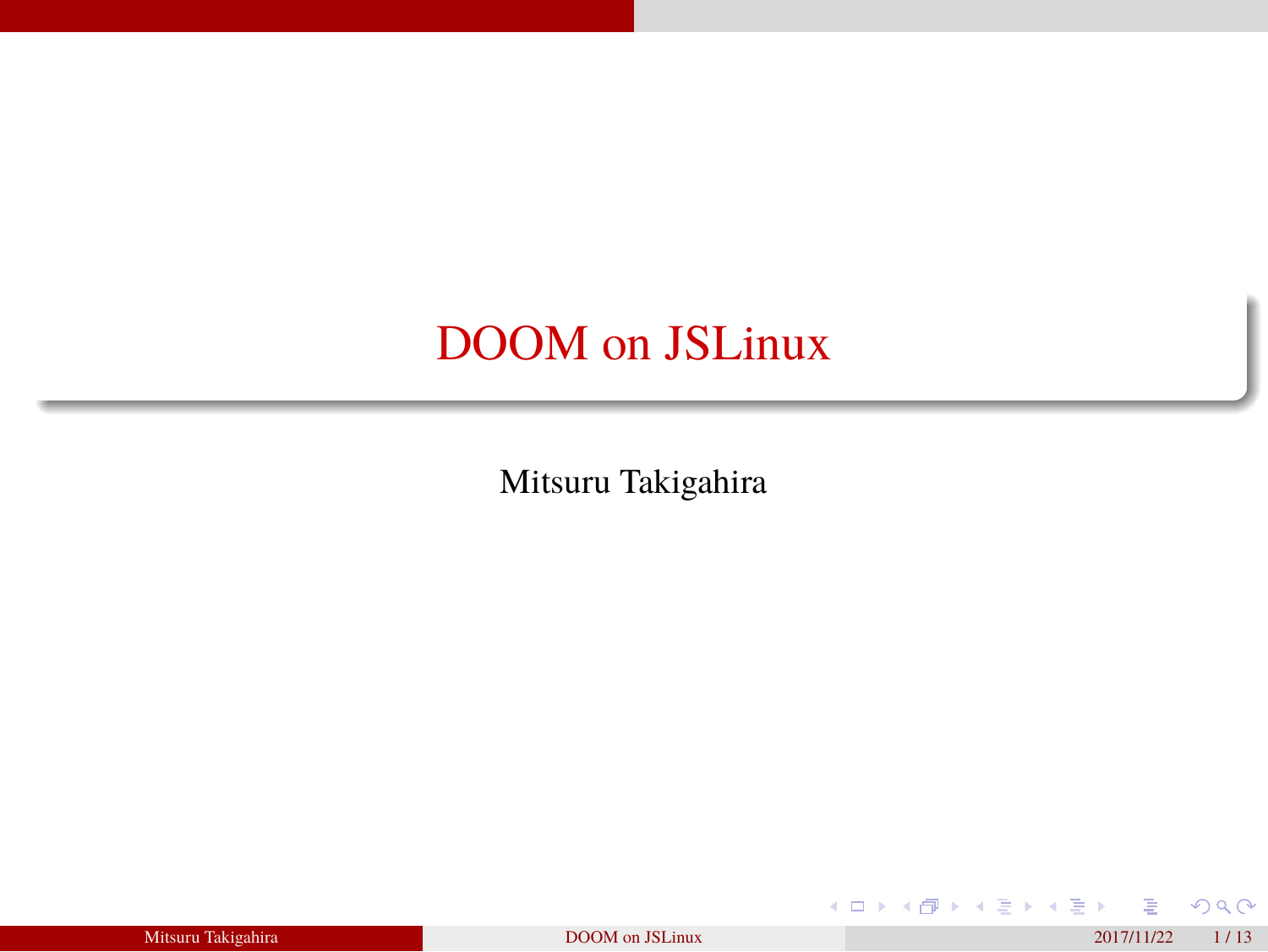#### Who am I

Name Mitsuru Takigahira

Belonging to Student of Tokyo Uniersity of Science

- Faculty of Science Division I
- Dept. of Applied Mathematics

Part-time job Engineer

- JavaScript (Node.js, React.js, Vue.js, etc. . . )
- PHP (Symfony2)

Operation System I like Arch Linux

PGP fingerprint 7D69 EF8C B2EF AD91 3F49 7591 F1FB 3296 0137 ED43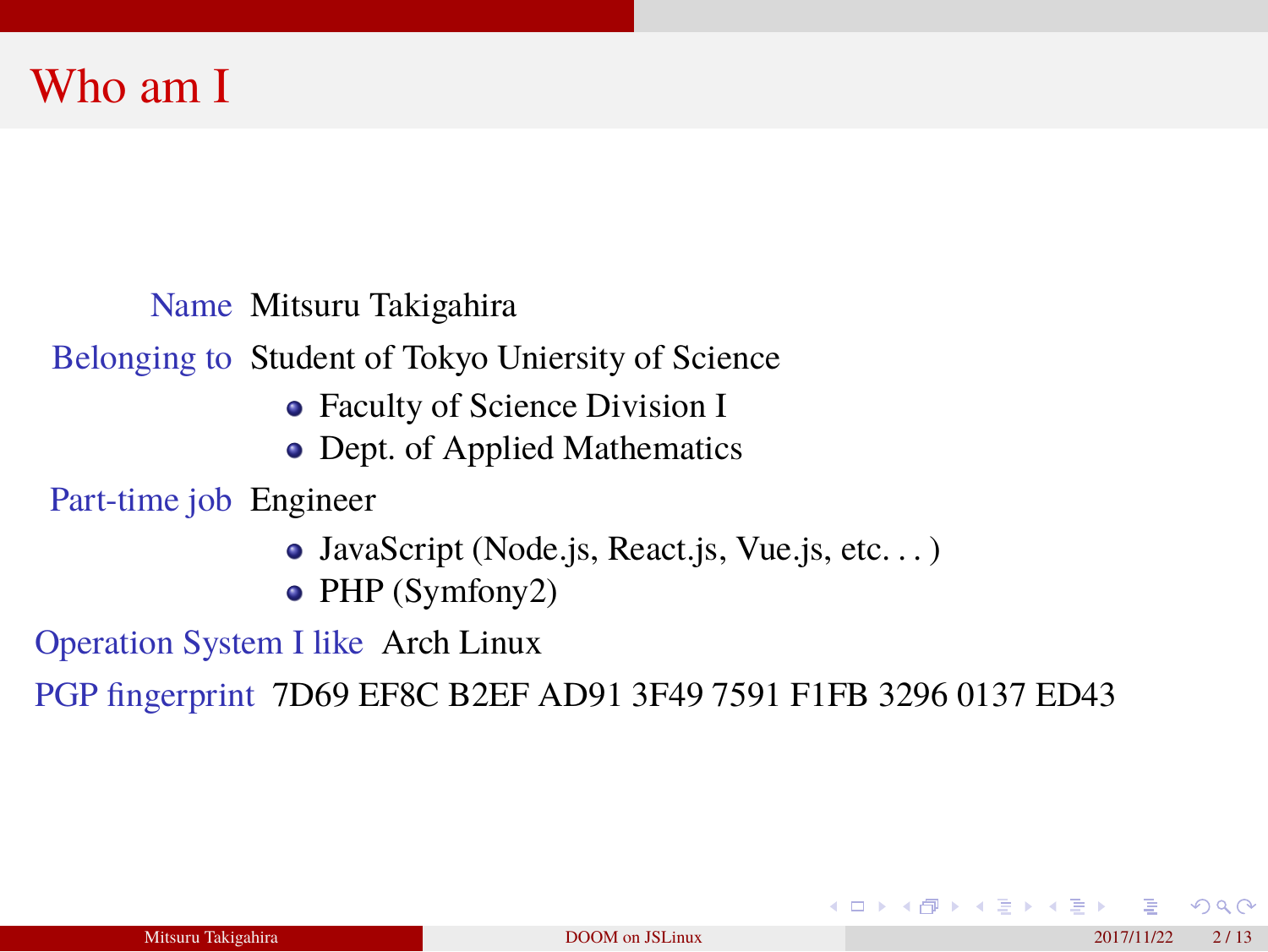# What is DOOM?



It is Video Game for PC-DOS Developed By Id-Software Since 1993 Genre First Parson Shooting Where Does It Run? Anywhare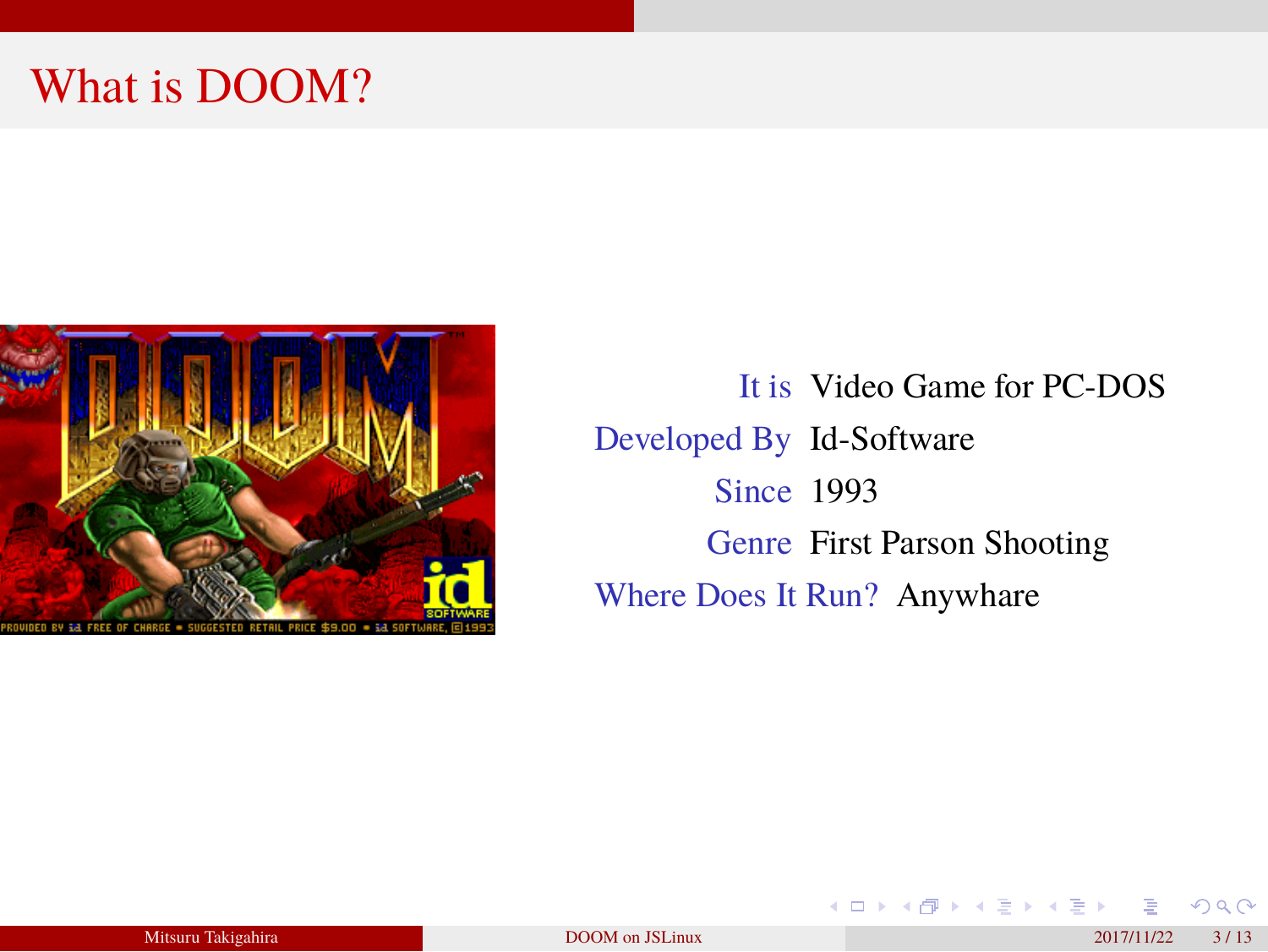#### Where Does DOOM Run?

- Id-Software Released Open DOOM Engine Source Code in Ancient era.
	- https://github.com/Id-Software/DOOM
	- GNU Public LICENSE
- This triggered to develop many third-party DOOM client.
	- ZDOOM
	- Chocolate-DOOM
	- $\bullet$  etc...
- So now DOOM is runnning on
	- Windows
	- Linux
	- \*BSD
	- macOS
	- UEFI
	- Raspberry Pi
	- and video game hardware (Play Station, wii, wii U, . . . )
- More interesting examples are introduced in

'【特集】初代『DOOM』トンデモ移植 10 選―プリンタから ATM まで! ' https://www.gamespark.jp/article/2016/05/21/65997.html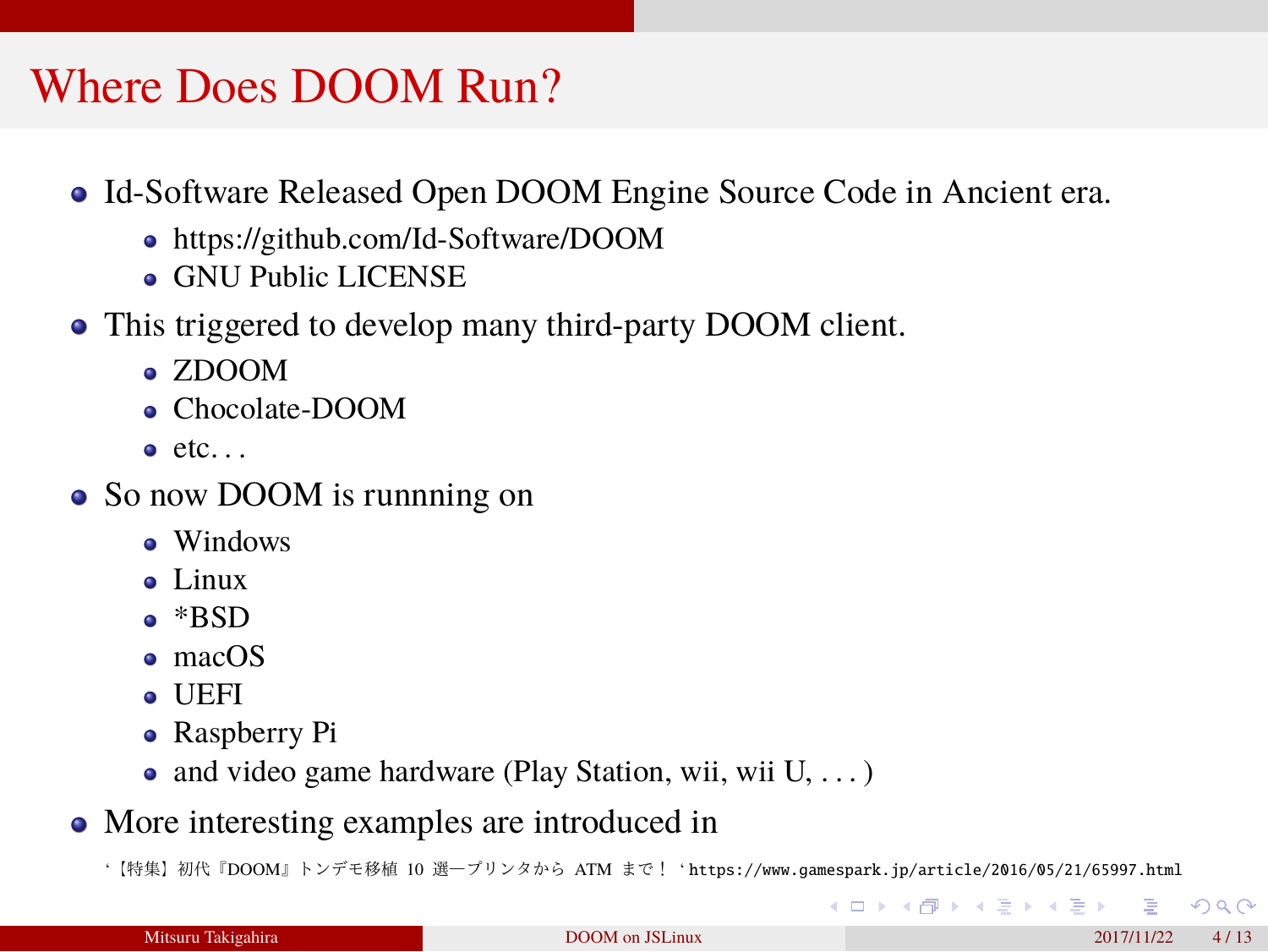# DOOM on Video game hardware



https://www.ns-koubou.com/blog/2016/11/17/doom\_on\_nes\_classic/



https://www.youtube.com/watch?v=Li3dXuHR-UM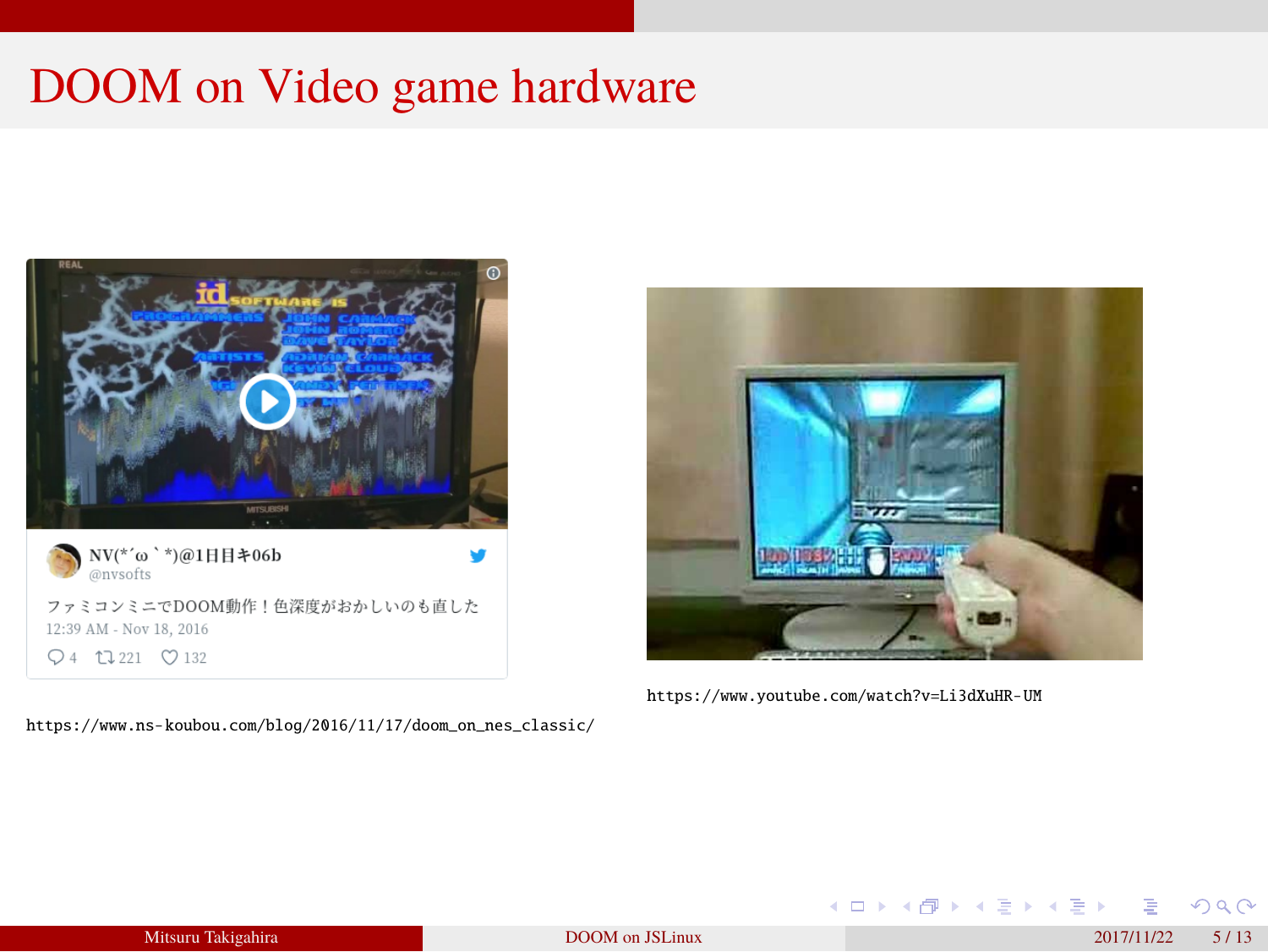### About of JSLinux

It is Virtual Machine runnning on Browser.

Developed By Fabrice Bellard (He developped QEMU, FFmpeg, Tiny C Compiler)

Architecture x86 emulated by x86.js built with emscripten

- It can run Linux (X Window System, busybox),
	- built with buildroot
	- Win 2k
	- FreeDOS

And it also runs DOOM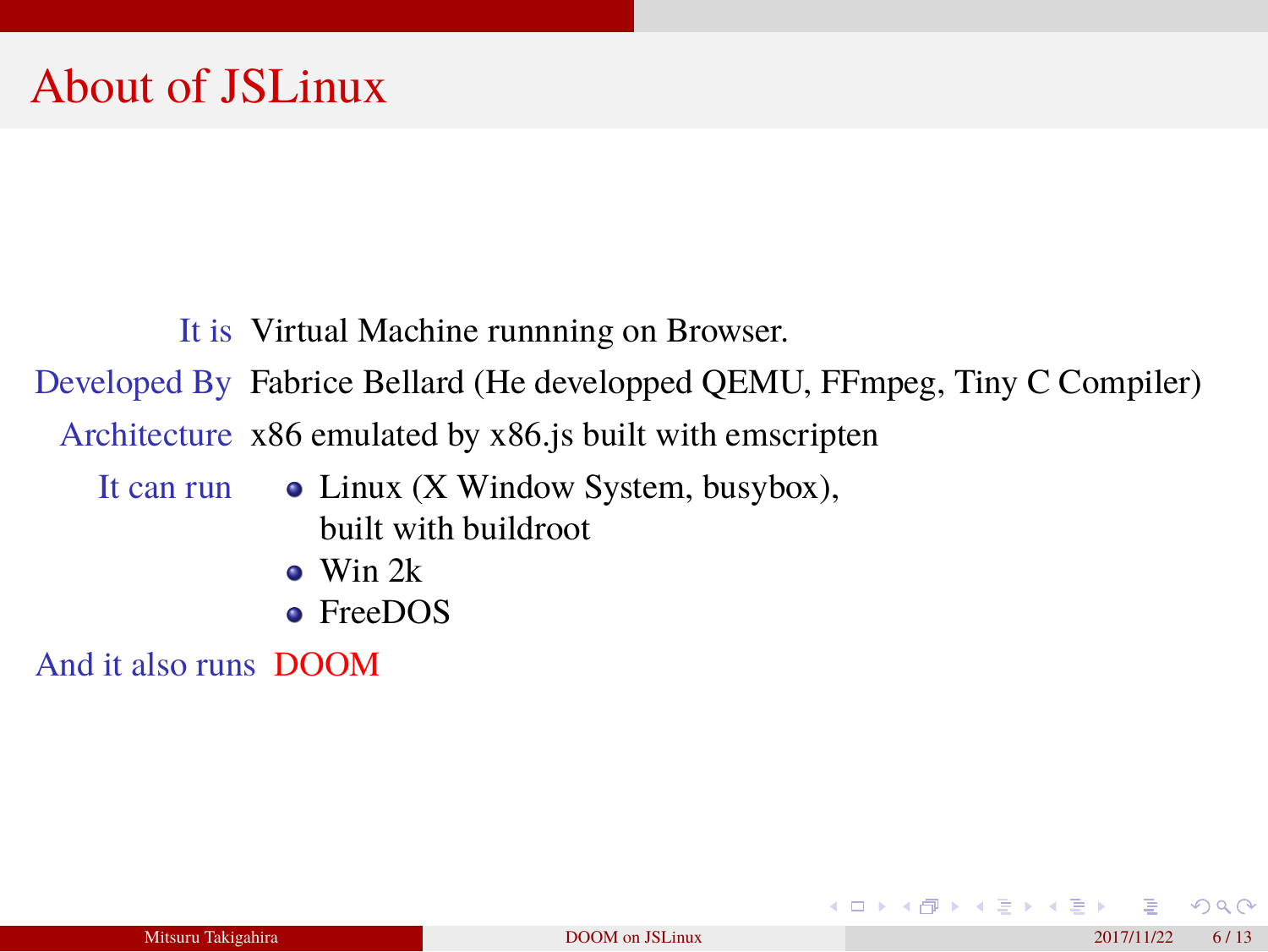# What is buildroot?



It is Makefiles to build bootable Linux environment for embedded system

This makes environment of JSLinux This prepares not only Linux Environment but also Chocolate-DOOM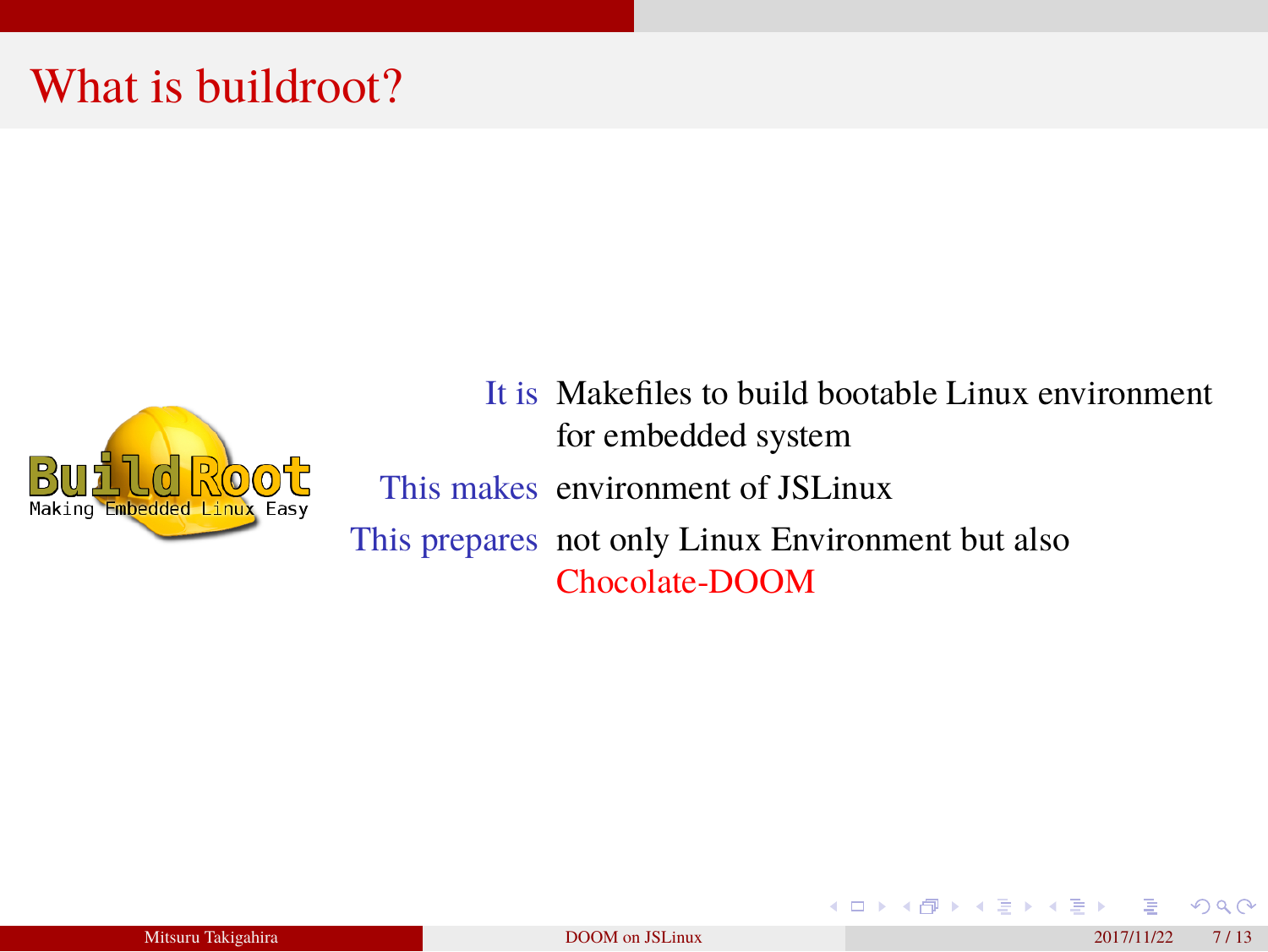#### How to run DOOM on JSLinux

- <sup>1</sup> Build Linux System includes Chocolate-DOOM with Buildroot.
	- Target for i386 architecture
	- Config to build Chocolate-DOOM
		- $\bullet\,$  to include shareware DOOM wad file
- <sup>2</sup> Access JSLinux Page (X Window, i386) and send rootfs.tar to JSLinux.
- <sup>3</sup> Stop X Server and extract rootfs.tar to / of the system.
	- DOOM runs in VGA Screen, However JSLinux not support VGA Screen.
	- But Chocolate-DOOM can run in framebuffer screen, so there is no problem to play DOOM
- <sup>4</sup> ln -s /dev/zero /dev/mouse && ln -s /dev/zero /dev/input/mouse0
	- Because DOOM could not grab mouse device without this process
- <sup>5</sup> /usr/games/chocolate-doom \ -iwad /usr/share/games/doom/doom1.wad \ -geometry 640x480 -bpp 24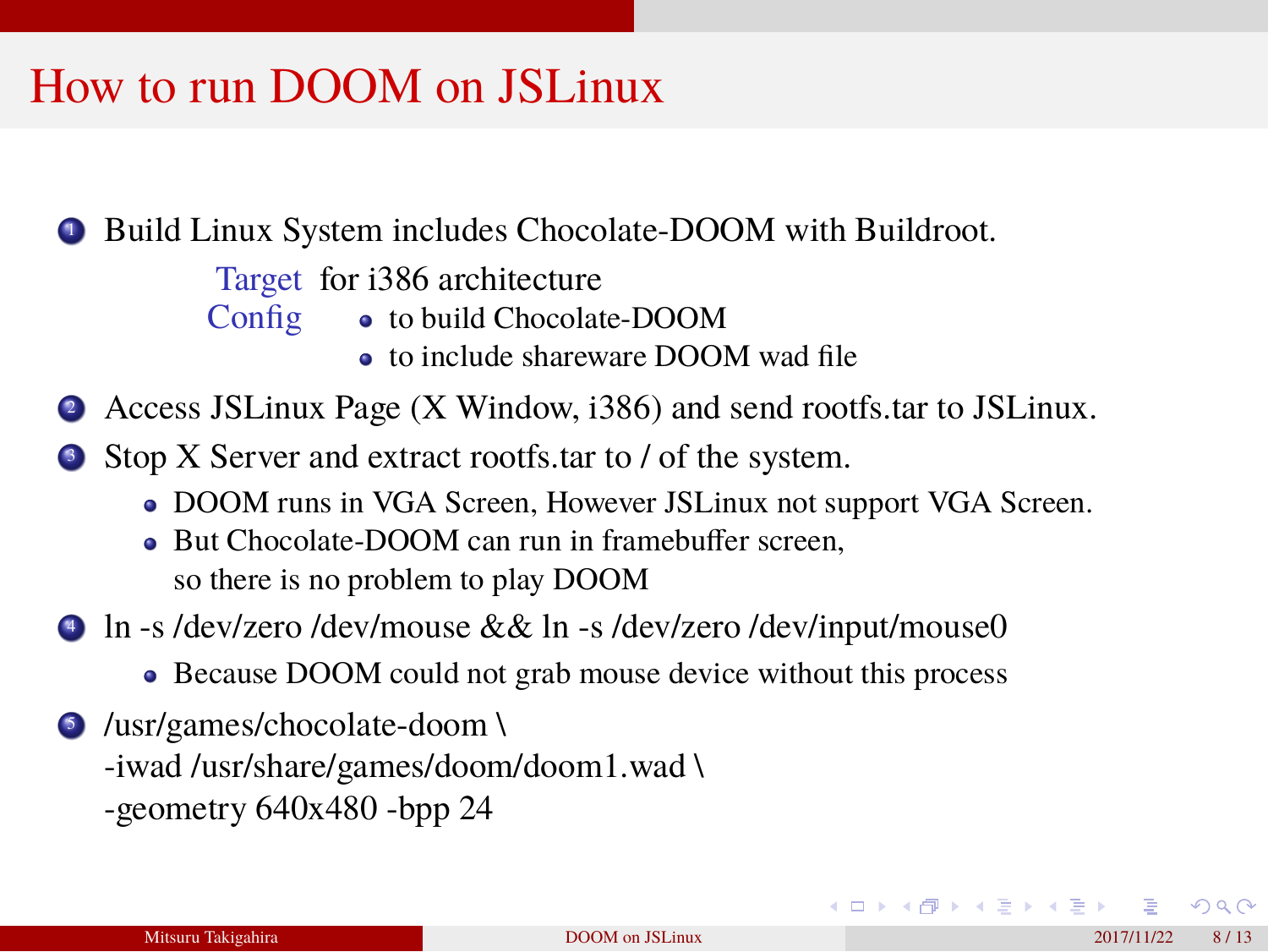# buildroot config: Target Architecture

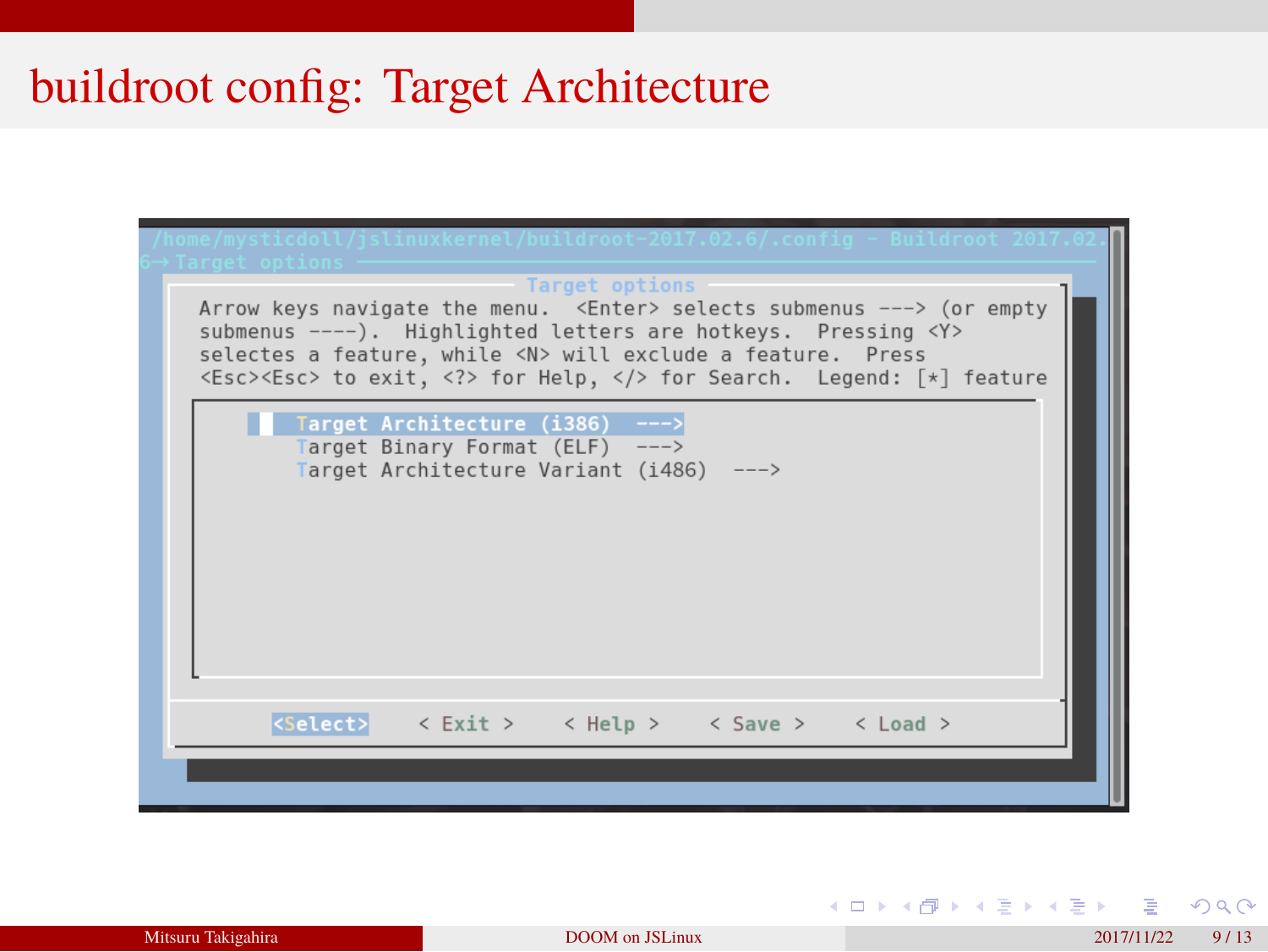# buildroot config: Target Packages of Games

| Target packages $\rightarrow$ Games<br>Games<br>Arrow keys navigate the menu. <enter> selects submenus ---&gt; (or empty<br/>submenus ----). Highlighted letters are hotkeys. Pressing <y> selectes a<br/>feature, while <n> will exclude a feature. Press <esc><esc> to exit, <? > for<br/>Help, <math>\langle \rangle</math> for Search. Legend: <math>\lceil * \rceil</math> feature is selected <math>\lceil \cdot \rceil</math> feature is</esc></esc></n></y></enter> |  |
|-----------------------------------------------------------------------------------------------------------------------------------------------------------------------------------------------------------------------------------------------------------------------------------------------------------------------------------------------------------------------------------------------------------------------------------------------------------------------------|--|
| <b>Fal</b> chocolate-doom<br>*] shareware Doom WAD file<br>qnuchess<br>LBreakout2<br>LTris<br>OpenTyrian<br>prboom<br>sl<br>stella                                                                                                                                                                                                                                                                                                                                          |  |
| $\langle Select\rangle$ < Exit > < Help > < Save > < Load >                                                                                                                                                                                                                                                                                                                                                                                                                 |  |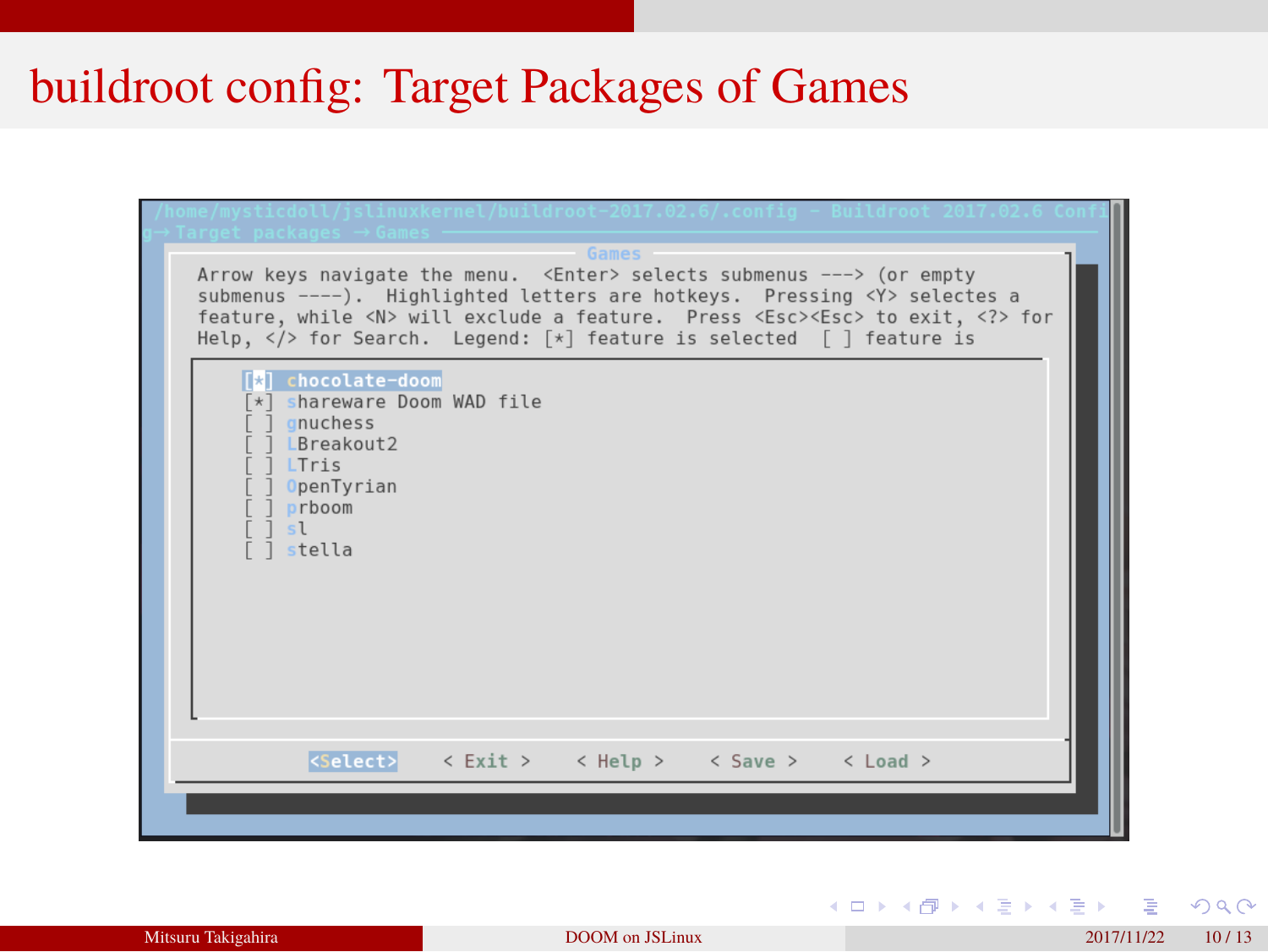### DEMO

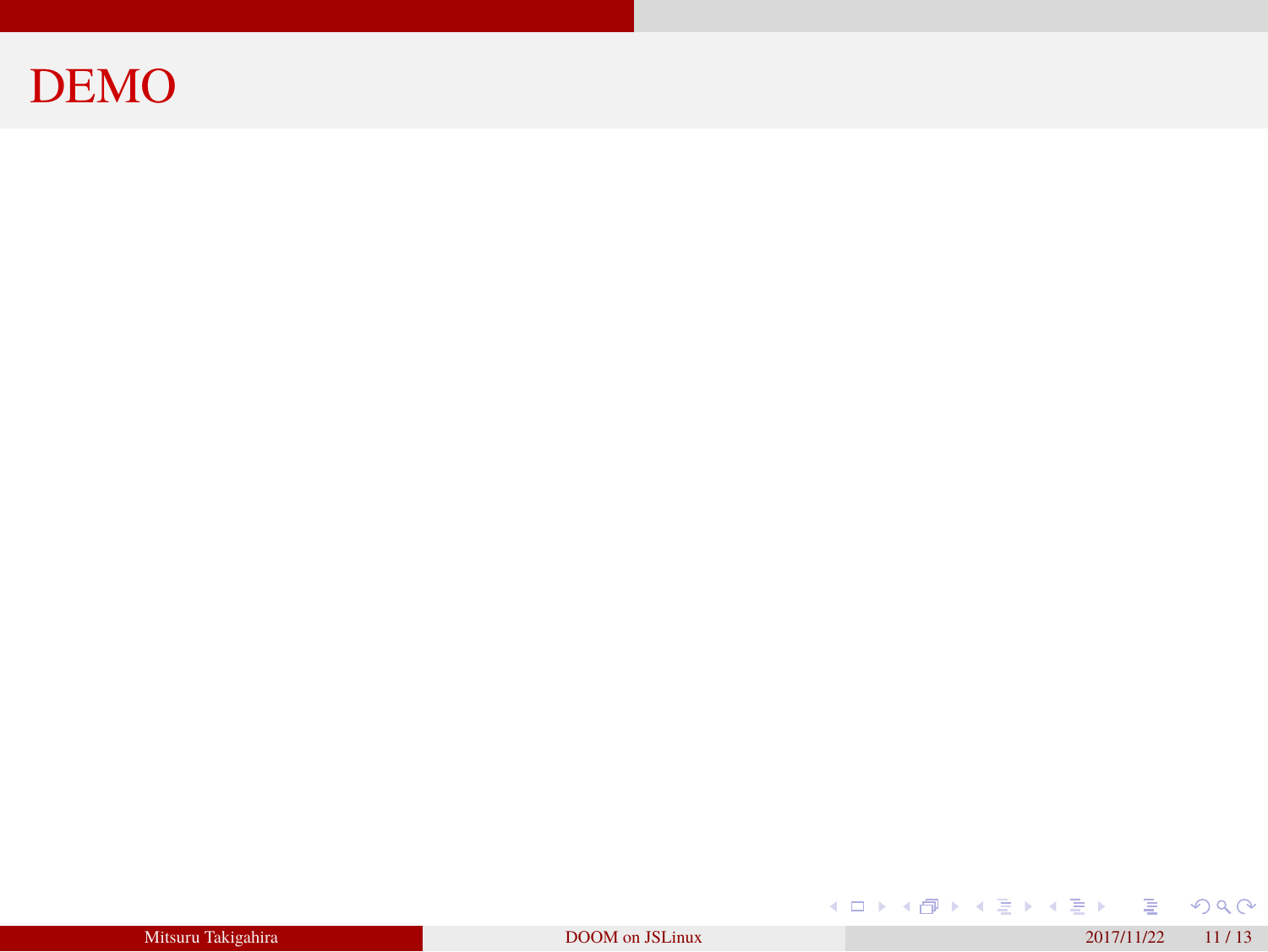#### **Conclusion**

- Like many examples, DOOM runs on JSLinux in Browser.
- JSLinux contains a lot of interesting technologies (and restrictions). So when studying OS and kernel, JSLinux become one of entrance to them.
- If you are interested this slides, let's run DOOM any hardware you like!